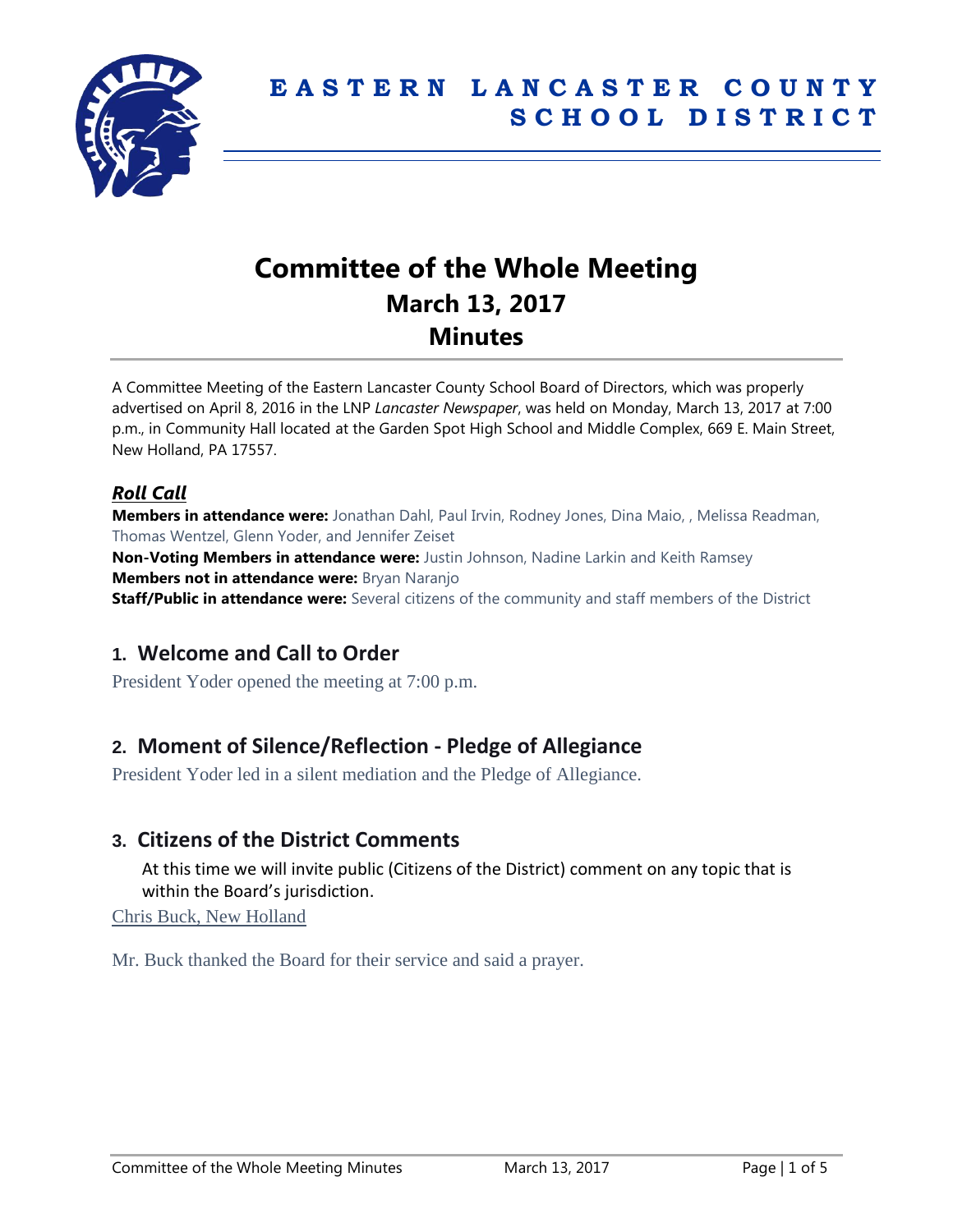# **4. Special Presentation**

#### Alternative Education Program - Mr. Matthew Sanger, Garden Spot High School Principal & Deidre Petry

Dr. Larkin introduced Mr. Sanger, Principal for Garden Spot High School.

Mr. Sanger presented the Board with highlights of the Garden Spot High School Alternative Education Program and on the most recent audit that was received for the program. He indicated that the program received no recommendations for areas of improvement and highlighted several of the comments by the Audit Team. Mr. Sanger then introduced the Board to Deidre Petry, the teacher in charge of the Alt Ed Program along with her assistant Ms. Jennifer Sauler. Ms. Petry presented the Board with an overview of the Alt Ed Program noting the daily routine for the students enrolled in the program and areas of focus that were concentrated on in the classroom which included academics, counseling, and community service. Ms. Petry thanked the Board, Mr. Sanger and the Administration for their support.

# **5. Approve Personnel Report**

Mr. Wentzel made a motion to approve the personnel report. It was seconded by Mrs. Zeiset. **The motion was approved. (8-0; 1 absent)**

### **6. Property and Services**

#### **a. Action Item - Approval of PlanCon Part K (Project Refinancing) and to Authorize Submission to PDE**

PlanCon Part K assigns the project reimbursement percentage from the 2015 Note (refunded) to the 2017 Bond Issue (new issue)

Mr. Ramsey requested the Board to place the Approval of PlanCon Part K (Project Refinancing) and Authorize submission to PDE on the consent agenda for approval at the upcoming Board meeting. He noted that this will allow the District to move project reimbursements funds from the refunded 2015 note to the new issued 2017 Bond.

#### **b. Action Item - Approve the Lancaster-Lebanon Intermediate Unit #13 General Operating Budget (GOB) Budget for 2017-18**

The Intermediate Unit's General Operating Budget consists of 2 component budgets, as follows:

- The Core Program of Services budget reflects a 2.46% increase in total expenditures. There is no District assessment for this budget.
- The Instructional Media Services (IMS) budget reflects a 0.56% decrease in total expenditures and no change in district contributions to the program.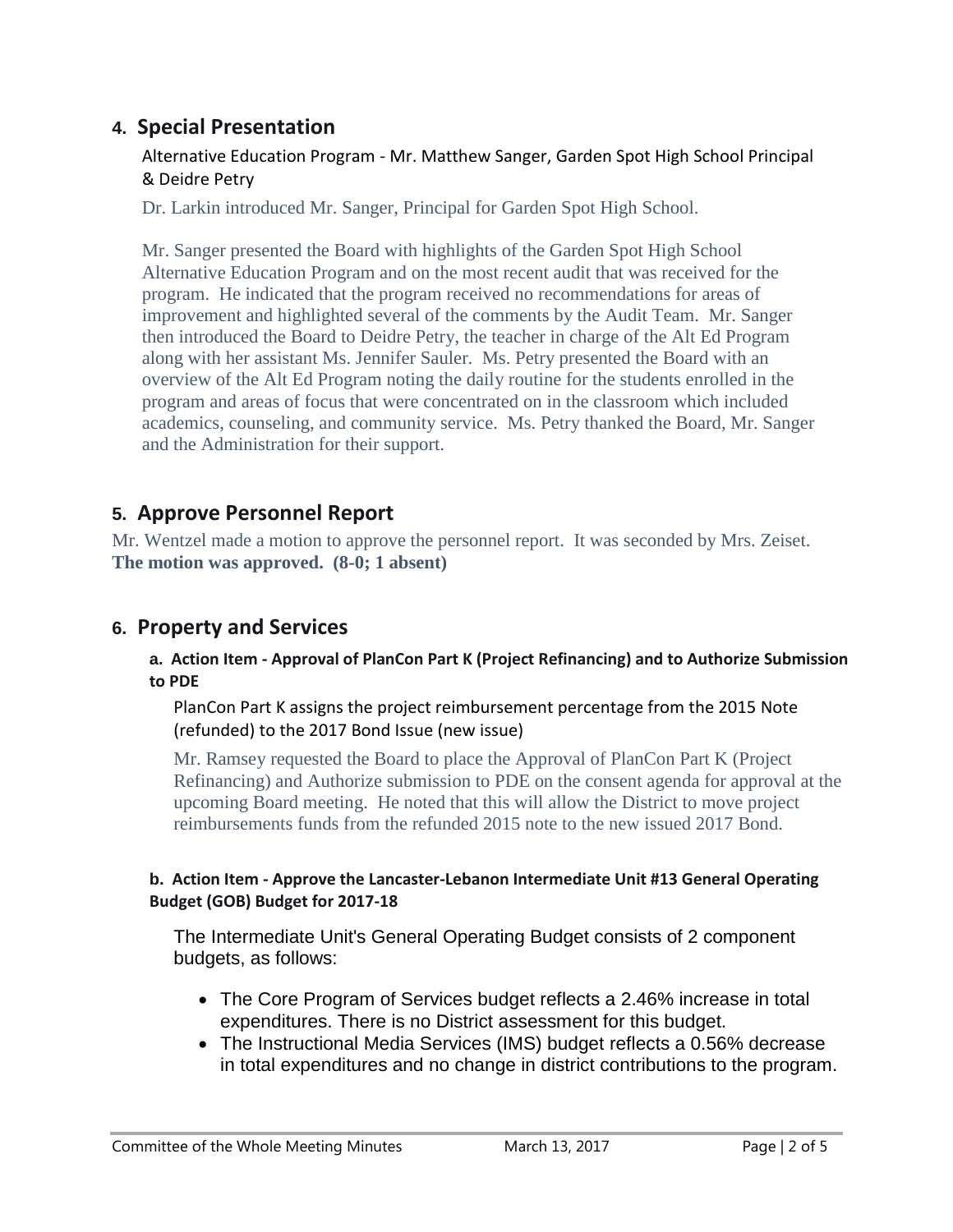Mr. Ramsey also requested the Board place the Approval of the Lancaster-Lebanon Intermediate Unit 13 General Operating Budget for 2017-2018 on the consent agenda for approval at the upcoming Board meeting. Mr. Ramsey informed the Board that there was a 2.46% increase in the expenditures as related to school use services and for the Instructional Media Service budget there was a .56% decrease with no change in the District's contributions to the program. Mr. Ramsey thanked the IU for their work at keeping this no change in contributions over the last several years. He also thanked Mr. Irvin for helping by serving on the IU Board.

#### **7. Program**

#### **a. Action Item - Approval of Affidavits of Guardianship**

Dr. Larkin requested the Board to place on the consent agenda the Approval of an Affidavit of Guardianship at the upcoming Board meeting.

#### **b. Action Item - Approve Assistant to the Superintendent to Sign Agreement with Seesaw**

Dr. Larkin also requested the Board to approve her to sign an Agreement with Seesaw, a digital portfolio program currently being piloted at the Elementary levels, mainly at New Holland Elementary. She informed the Board that the agreement was for the 2017-2018 to be used schoolwide at all elementary schools. She indicated that the reason for the approval of signing the agreement now was to allow the District to continue to pilot the program for free for the next remaining three months. Dr. Larkin informed the Board that the total cost of the program for three years was \$19,480.

#### **8. Management**

**a. Actions Items - None.**

#### **b. Information Item - Presently Graduation is scheduled for Wednesday, June 7, 2017. This is probably the least desirable day of the week for...**

Presently Graduation is scheduled for Wednesday, June 7, 2017. This is probably the least desirable day of the week for Graduation. Discussion regarding options are underway.

The Administration and Board decided to table this item due to the upcoming inclement weather. Further discussion would continue at the next Board meeting.

#### **c. Other Item - Compliments to the High School Administrative Team and Dr. Larkin's Team for an excellent audit of the Alternative Education Program.**

Dr. Larkin on behalf of Dr. Hollister thanked and commended Mr. Sanger and the High School Alt Education Team for the excellent audit of the Alternative Education Program.